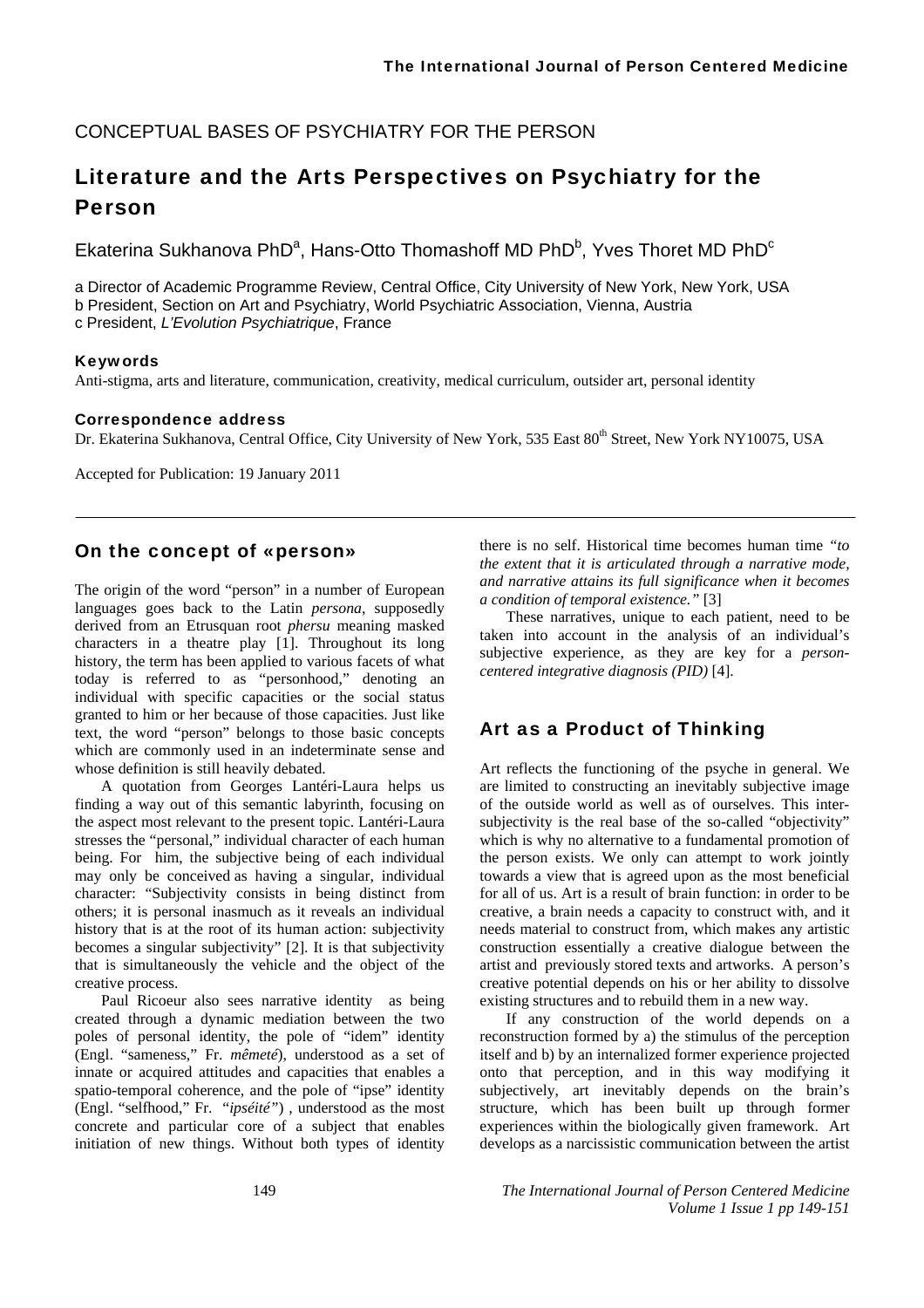and several images of internalized objects, addressed through the artwork, with the artist also being the first viewer (and thus also, in turn, influenced by own work).

It is on the basis of the given biology and the stored biographic experience that the artist interacts with the existing cultural tradition. This complex interaction determines the character of an artwork, which in essence is not solely an object, but a process or an agent. The more the viewers are aware of existing artistic models to which the given artwork relates, the stronger they perceive the individuality and uniqueness of the artist. All art represents a dynamic relationship between following an existing aesthetical norm and deviating from it.

Hence it is not a psychological pathology that leads to artistic creation, but rather the psychological structure in general. Any brain creates an image of the outer world, its own "fiction," so a drastic difference between "normal perception" and "pure" fiction of art becomes questionable. Here lies the basis for a fundamental fight against any form of stigma.

### Arts in the Healing Process

In producing art, the artist interacts with his internalized objects. The creative act can thus become a therapeutic tool, with special emphasis on extending from verbal experiences into non- and preverbal experiences from the earliest stages of our psychological life, in order to uncover, modify and overcome these experiences within the therapeutic process.

Joseph Brodsky, Nobel Prize Laureate for Literature, said that the greater the extent of someone's aesthetic experience, the freer he or she is. This is even more true in the case of patients struggling with mental illness, who often find themselves constrained both by the reality of their medical condition and by the social stigma surrounding it.

Art affords us a model of dialogue in which the other is accepted as an equal conversation partner. Aesthetic function arises at the intersection of a highly individual activities and established cultural codes and structures. Connecting spectators to meaning just as it connects the authors to collectivity, art fosters cooperative communication in which dignity and individuality of a mental health patient may be reaffirmed. No longer isolated, the individual and the universal require each other in art; the mechanism underlying art perception is thus reminiscent of Ricoeur's dialectic notion of identity.

Significantly, art allows for critical distance, retrospection, and vast opportunities for individual choice, and thus may be conducive to an improved self-image and self-esteem. This explains the potential of art to promote the acceptance of a person in his or her full subjective being, "in his or her totality," to use an expression of Jean Delay, first president of the World Psychiatric Association (WPA).

The role of psychiatric art in facilitating personal empowerment and fostering the healing process is explored from a variety of disciplinary approaches in a recent collective volume by WPA members (*The Person in Art.* Thomashoff, H.-O. and Sukhanova, E., eds, Nova Publishers, USA, 2008). Public presentations of psychiatric art may also be one of the avenues in anti-stigma campaigns, as promoted by WPA. Such exhibits help understand the bases of human creativity; further, they counteract negative social stereotypes of mental illness as well as undermine the philosophical basis for stigma. Stigmatization has at its root the turning of the other into an object, effectively denying to him or her the right to be an independent active partner in the communication process. The psychological basis of stigma is the destruction of communication, which is a mechanism opposite to that of art.

## Arts and Humanities in Medical Education

Among the medical specialties, psychiatry is peculiarly culture bound. Too often psychopathology is studied as a discrete entity, with little regard for its broad sociocultural context. Such detachment detracts from quality therapeutic care and ultimately reinforces public fears of mental illness. To be effective, public health care policies need to be grounded in a thorough understanding of social mechanisms, cultural practices and belief systems.

Freud famously quipped: "The creative writer cannot evade the psychiatrist nor the psychiatrist the creative writer" [6]. Today the potential of the arts as an information source is commonly recognized. However, art also needs to be acknowledged as a social force shaping the dominant cultural values which underpin the functional concepts of health and disease.

Studies in the arts and humanities not only provide an additional insight into human condition but contribute to the development of critical and analytical skills as well as other core competencies that today's students may no longer be presumed to possess at matriculation. Many higher education institutions are now considering ways to incorporate humanities into their undergraduate medical curricula, recognizing that this approach adds depth to understanding and intervention in psychiatry.

#### References

[1] Harrap's Chambers English Dictionary. Edinburgh: Chambers, 1993.

[2] Lantéri-Laura G (1968).: *Phénoménologie de la subjectivité.* Paris : PUF, collection Epiméthée, p. 215-216.

[3] Ricoeur P (1984). *Time and Narrative*, I, trans. Kathleen McLaughlin and David Pellauer (Chicago: University of Chicago Press, p. 52

150 *The International Journal of Person Centered Medicine Volume 1 Issue 1 pp 149-151*